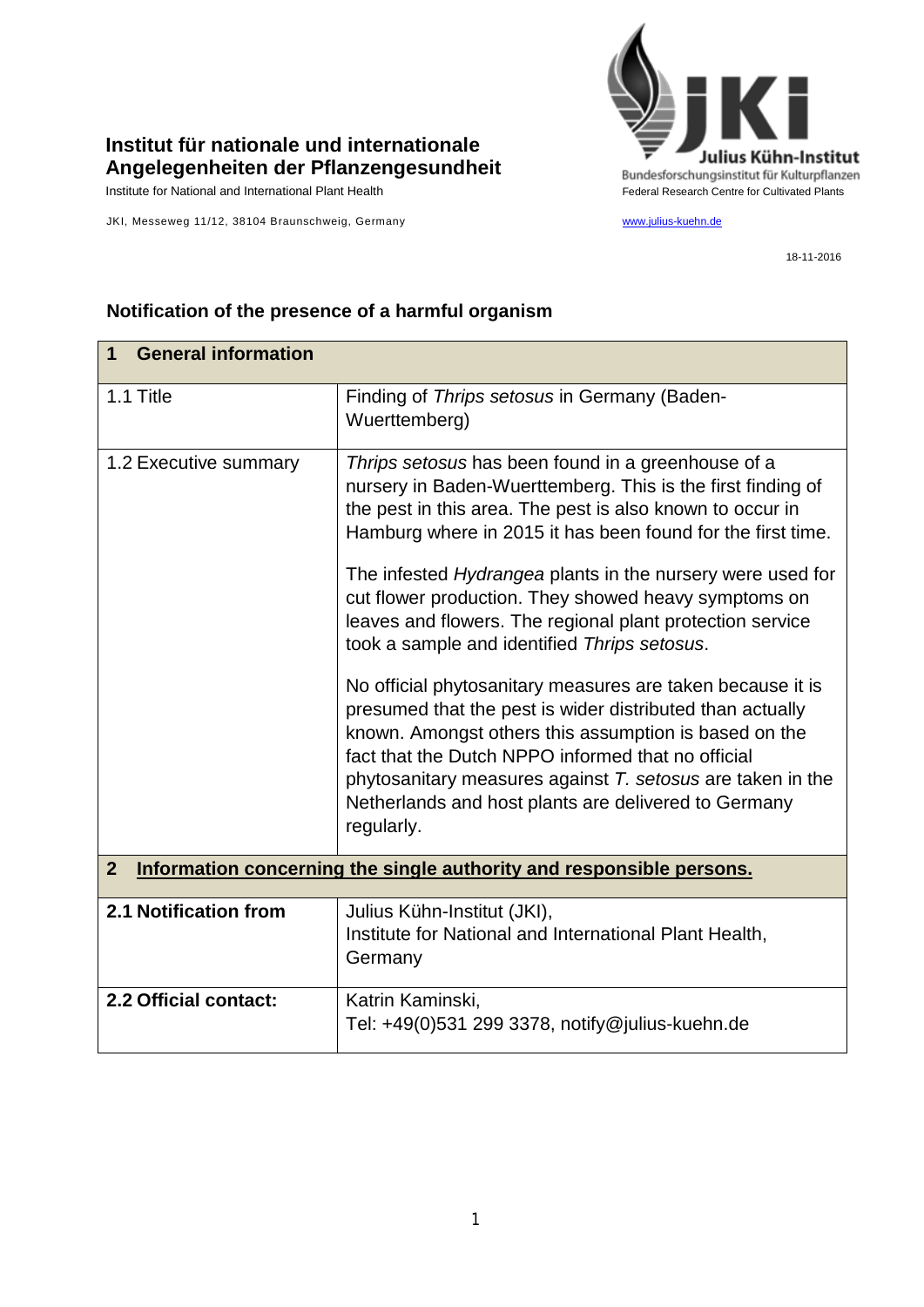| <b>Location</b><br>3                                                                                                                  |                                                                                                                                          |  |
|---------------------------------------------------------------------------------------------------------------------------------------|------------------------------------------------------------------------------------------------------------------------------------------|--|
| 3.1 Location                                                                                                                          | Baden-Wuerttemberg                                                                                                                       |  |
| Reason of the notification and the pest status<br>$\overline{\mathbf{4}}$                                                             |                                                                                                                                          |  |
| 4.1 First finding in Germany or in the<br>area                                                                                        | Confirmed appearance of the harmful<br>organism in part of the territory of<br>Germany, in which its presence was<br>previously unknown. |  |
| 4.2 Pest status of the area where the<br>harmful organism has been found<br>present, after the official<br>confirmation.              | Present, not confirmed by survey                                                                                                         |  |
| 4.3 Pest status in Germany before the<br>official confirmation of the presence,<br>or suspected presence, of the<br>harmful organism. | Transient, only in one area, actionable,<br>under eradication                                                                            |  |
| 4.4 Pest status in Germany after the<br>official confirmation of the presence<br>of the harmful organism.                             | Present, few occurrences, not confirmed<br>by survey                                                                                     |  |
| 5<br>Finding, sampling, testing and confirmation of the harmful organism.                                                             |                                                                                                                                          |  |
| 5.1 How the presence or appearance of<br>the harmful organism was found.                                                              | A sample was taken by a horticultural<br>advisor of the Landwirtschaftliches<br>Technologiezentrum Augustenberg (LTZ)                    |  |
| 5.2 Date of finding:                                                                                                                  | 22.04.2016 (unknown Thrips species)                                                                                                      |  |
| 5.3 Sampling for laboratory analysis.                                                                                                 | The advisor brought leaf samples to the<br>diagnosis laboratory                                                                          |  |
| 5.4 Name and address of the<br>Laboratory.                                                                                            | LTZ Augustenberg,<br>Neßlerstraße 25,<br>76227 Karlsruhe                                                                                 |  |
| 5.5 Diagnostic method.                                                                                                                | Morphological and molecular (PCR)<br>identification.                                                                                     |  |
| 5.6 Date of official confirmation of the<br>harmful organism's identity.                                                              | 03.05.2016                                                                                                                               |  |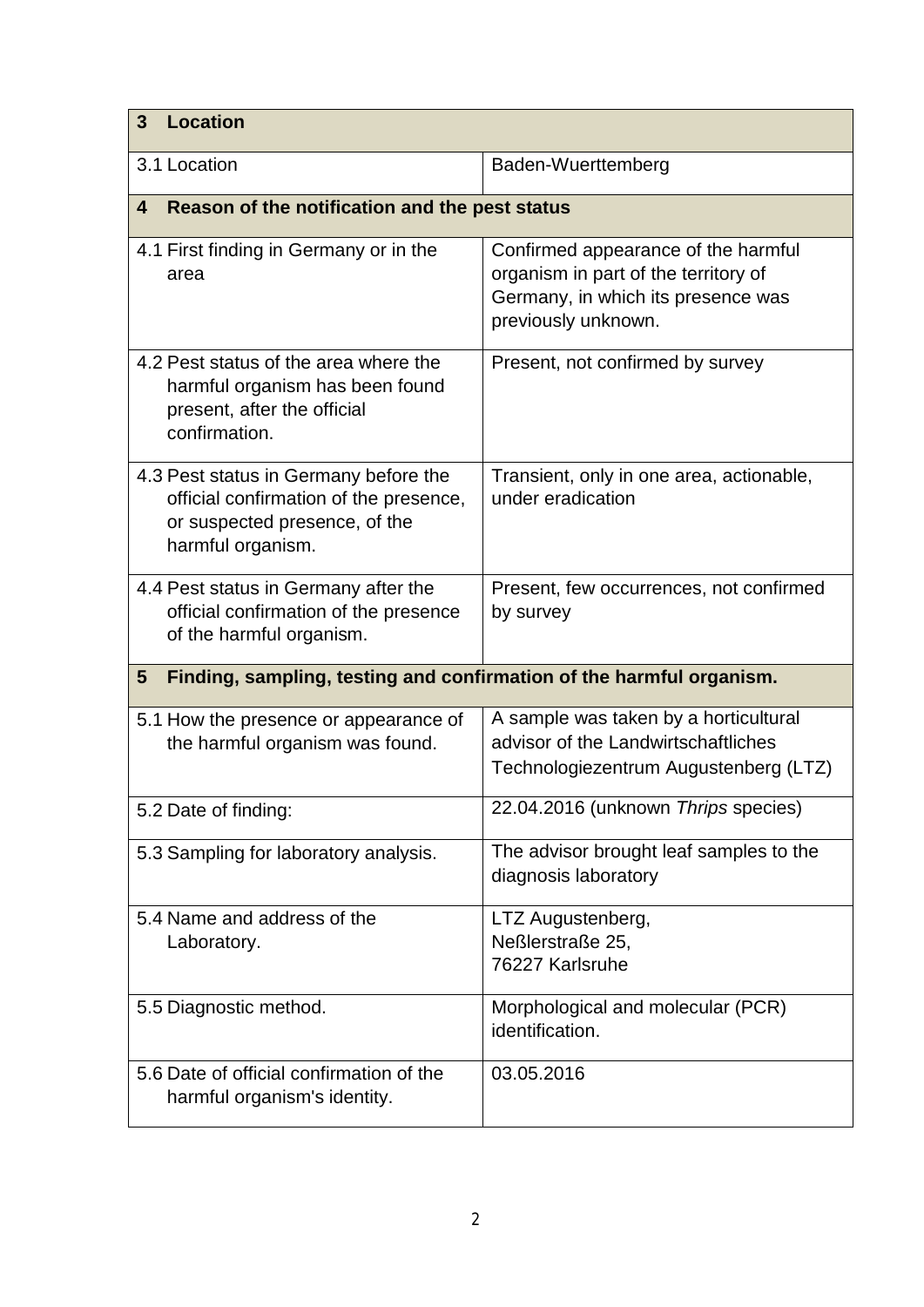## **6 Infested area, and the severity and source of the outbreak in that area.**

| 6.1 Size and delimitation of the infested<br>area.              | 600 m <sup>2</sup>                                                                                                                                                                                                                                                                                               |
|-----------------------------------------------------------------|------------------------------------------------------------------------------------------------------------------------------------------------------------------------------------------------------------------------------------------------------------------------------------------------------------------|
| 6.2 Characteristics of the infested area<br>and its vicinity.   | Physically closed conditions: greenhouse<br>(plants for planting: plants for production of<br>cut flowers)                                                                                                                                                                                                       |
| 6.3 Host plants in the infested area and<br>its vicinity.       | Hydrangea (infested host plant);<br>Asteraceae and Brassicaceae (potential<br>hosts in the infested area)                                                                                                                                                                                                        |
| 6.4 Infested plant(s), plant product(s)<br>and other object(s). | Hydrangea 'Magical Bride', 'Magical<br>Emerald', 'Magical Opal' and 'Magical<br>Rubyred'                                                                                                                                                                                                                         |
| 6.5 Severity of the outbreak.                                   | The plants showed heavy symptoms<br>especially on the leaves but also on the<br>flowers.                                                                                                                                                                                                                         |
| 6.6 Source of the outbreak.                                     | It is suspected that the pest might be<br>introduced with young plants purchased<br>from the Netherlands.                                                                                                                                                                                                        |
|                                                                 |                                                                                                                                                                                                                                                                                                                  |
| $\overline{7}$<br><b>Official phytosanitary measures.</b>       |                                                                                                                                                                                                                                                                                                                  |
| 7.1 Adoption of official phytosanitary<br>measures.             | No official phytosanitary measures are<br>taken. According to the regional plant<br>protection service infested plants are<br>purchased in wholesale trade<br>continuously.                                                                                                                                      |
|                                                                 | In addition, the Dutch NPPO informed in<br>the context of the occurrence in the<br>Netherlands that no phytosanitary<br>measures are taken (see updated Dutch<br>notification dated 26 May 2015). The<br>reason was that the pest was considered<br>widespread already and the ability to<br>establish outdoors. |